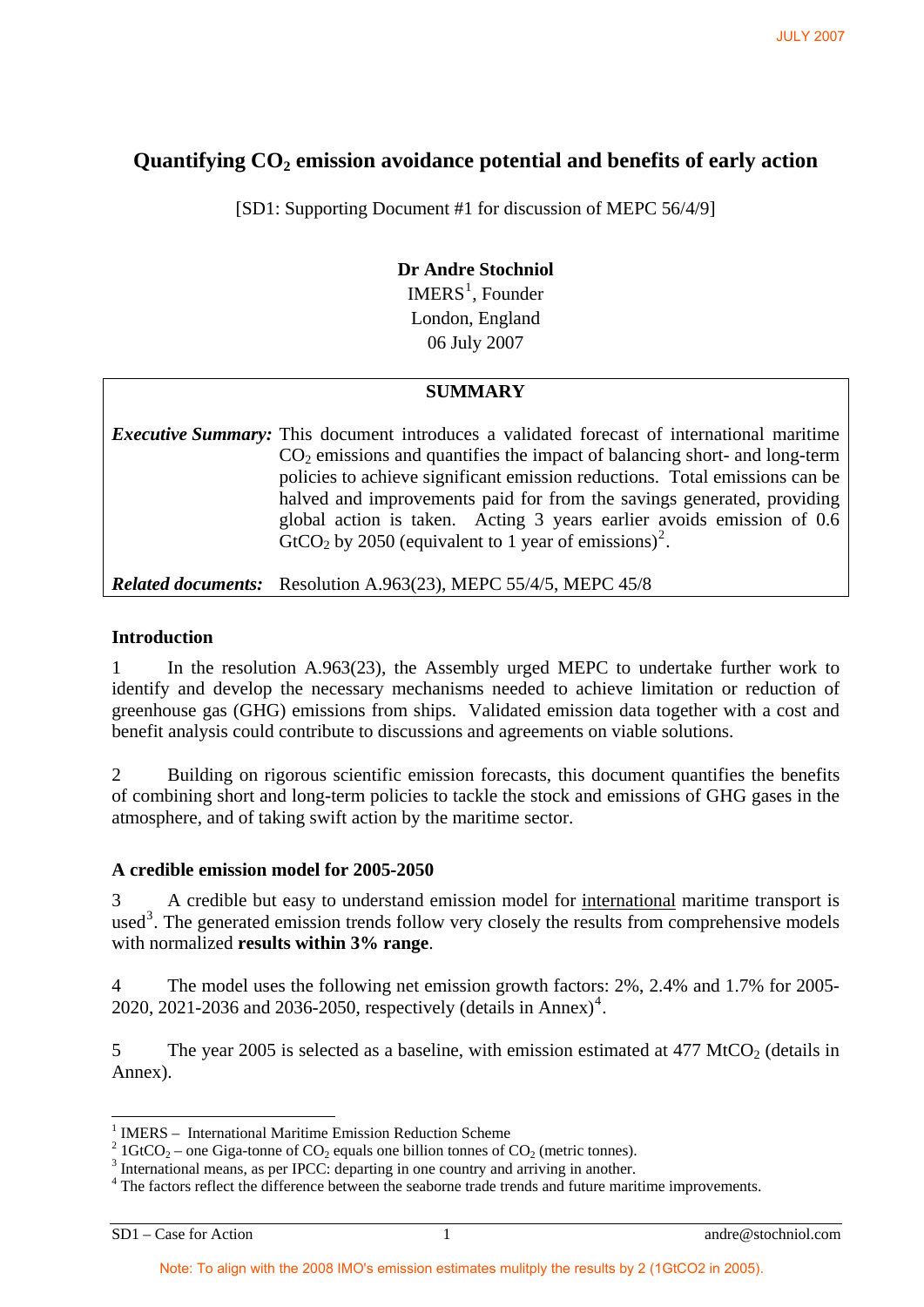#### **A plausible model for 2050-2100**

6 The long lifetime of ships and their engines require scenarios well beyond 2050 to quantify benefits of longer-term policies. No relevant shipping emission forecasts were found and simple extrapolations are inappropriate. An indicative scenario was created by defining plausible net emission growth factors and rules to model three technological step changes (details in Annex).

#### **Emission cap and forecast**

7 In all climate mitigation scenarios global  $CO<sub>2</sub>$  emissions will grow before they decline. A maritime emission cap that is constant till 2050 and declines afterwards could be an acceptable option (justified in Annex, shown in Fig. A1). Cap decline ratios were selected to follow the trend of a scenario to stabilize concentration of greenhouse gases at [5](#page-1-0)50 ppm<sup>5</sup>.

8 Figure 1 shows the calculated forecast of maritime emissions and the sample emission cap. The total  $CO_2$  emissions above the cap are 15 GtCO<sub>2</sub> for 2010-2050, and 31 GtCO<sub>2</sub> for  $2051 - 2100^6$  $2051 - 2100^6$ .



Fig. 1 – Forecast for maritime CO<sub>2</sub> emissions and emission cap used.

9 Results presented can be easily used for a different starting level, for instance when only a portion of maritime fleet is considered or if the actually measured baseline proves to be different. To obtain the adjusted results only a multiplication by the relative ratio is needed.

#### **Improvement factors**

10 Short-term factor. There is a significant potential for additional operational and technology driven improvements in the maritime transport industry. Assuming that appropriate funding is available, short-term improvements should lead to reducing the emission growth by around  $0.7\%$  $0.7\%$  $0.7\%$  - 1% annually for the next few decades<sup>7</sup>.

11 Longer-term factor. A harmonized approach to maritime emissions will stimulate longterm investments. It should result in bringing forward the technological step changes and their wide adoption by about 10 years, on average as some changes are 50-70 years away.

<span id="page-1-0"></span> $\frac{5}{5}$  ppm (parts per million) is the ratio of the number of greenhouse gas molecules to the total number of molecules of dry air. Many commentators argue that 550ppm is already a very dangerous territory for climate change.<br><sup>6</sup> The estimate beyond 2050 depends on the technological breakthroughs taking place and affecting relevant fleet, but

<span id="page-1-1"></span>is independent from what they are.

<span id="page-1-2"></span><sup>&</sup>lt;sup>7</sup> Equivalent to  $1/3 - 1/2$  of the emission growth (derived from the IMO GHG Study 2000, MEPC 45/8).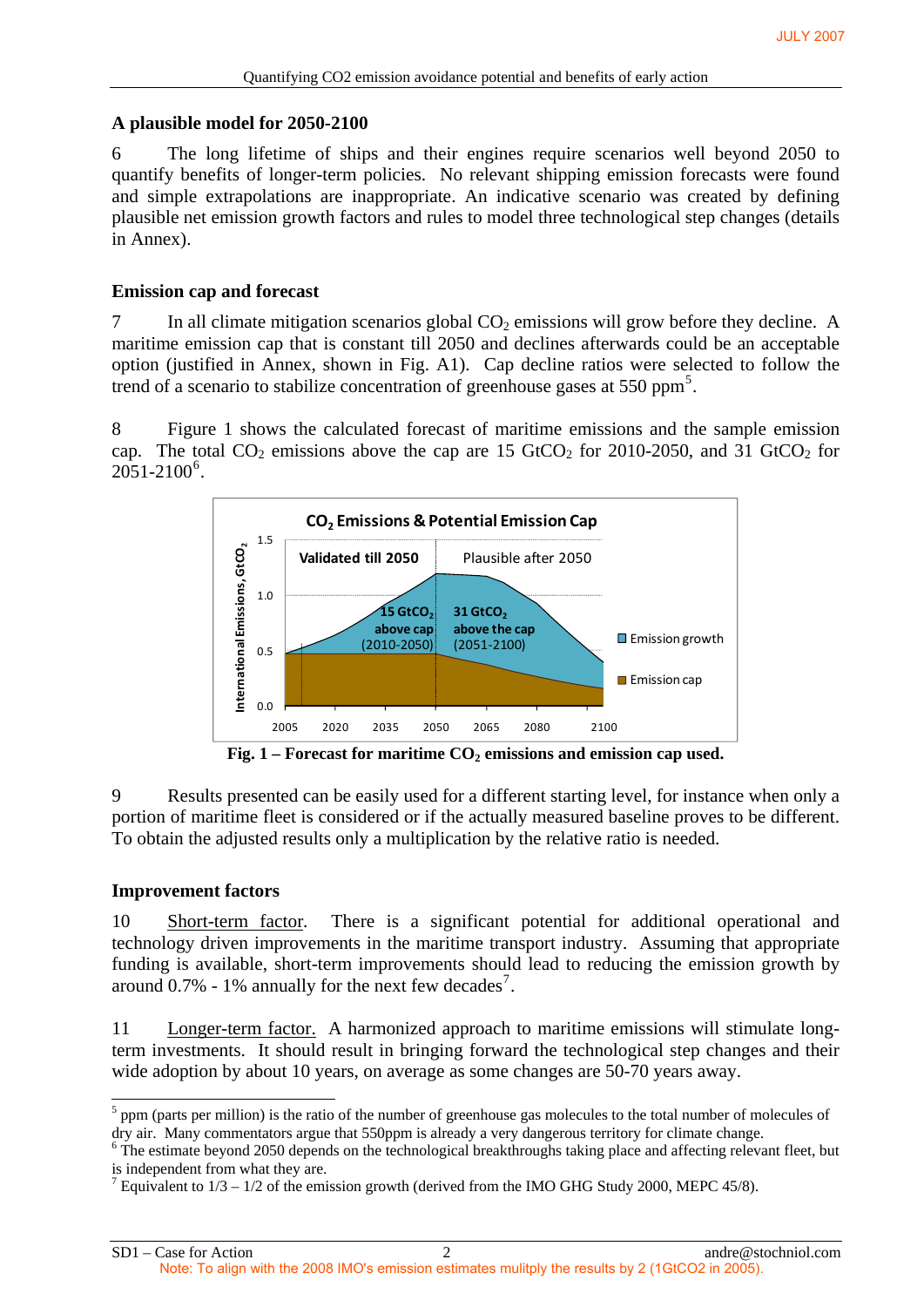### **Reducing impact and paying for improvements**

12 Reducing the annual emission growth by 1% and bringing forward step changes by 10 years would more than halve the  $CO<sub>2</sub>$  emission growth impact. Out of the 28 GtCO<sub>2</sub> total reductions, 7 GtCO<sub>2</sub> would be avoided by 2050, and 21 GtCO<sub>2</sub> after 2050 (as detailed in Fig. 2).



**Fig. 2 – Significant benefits of combining short-term (1% pa) and long-term (10 y shift) goals.** 

13 Reducing the impact by more than 50% also means that a much lower amount of  $CO<sub>2</sub>$ over the cap needs to be mitigated outside the maritime sector  $(8 \text{ GtCO}_2 \text{ rather than } 15 \text{ by } 2050,$ and 10 GtCO<sub>2</sub> rather than 31 after 2050).

14 However, these savings cannot be realized for free as investments are needed to achieve the improvements in the first place. In a market-based approach, the collected monies should cover both the cost of the emission offset and a contribution to the sector improvements.

15 A charging formula for the 50% reduction is simple: double the charge based on the lower emission trajectory followed<sup>[8](#page-2-0)</sup>.

## **Benefits of swift action**

-

16 The benefits of swift action could be measured in monetary terms or in millions of tons of avoidable  $CO<sub>2</sub>$  emissions. To asses the benefits, the cost of inaction was calculated. It was assumed that a global approach could be achieved but would be delayed by 3 years due to protracted discussions and negotiations<sup>[9](#page-2-1)</sup>.

17 The calculated delay costs are equivalent to emission of additional 0.6 GtCO2 by 2050, and 1.2 GtCO2 after 2050 (in total 1.8 GtCO2). The cost of 3 years delay in monetary terms is \$15bn and \$45bn, by 2050 and by 2[10](#page-2-2)0, respectively (for  $$25/tCO<sub>2</sub>$ )<sup>10</sup>.

\*\*\*

<span id="page-2-0"></span> $8$  Performance mechanisms including benefits tracking should be in place to achieve required reductions.

<span id="page-2-1"></span><sup>&</sup>lt;sup>9</sup> The delays lead to the short-term improvement starting 3 years later while the step change forward shift is reduced by 1 year to 9 years, due to lost time. The conservative improvements of 0.7% pa were assumed. If improvements of

<span id="page-2-2"></span><sup>1%</sup> are achievable then the delay costs are greater and reach 0.8 GtCO<sub>2</sub> by 2050 alone (equivalent to \$20bn). <sup>10</sup> Alternatively, bringing a global approach 3 years earlier is equivalent to avoiding 1 year of entire marit emissions by 2050 only. In annual terms, 1 year is equivalent to avoiding emission of 200 MtCO2 by 2050, approximately \$5bn in offset costs by 2050 (for \$25/tCO2).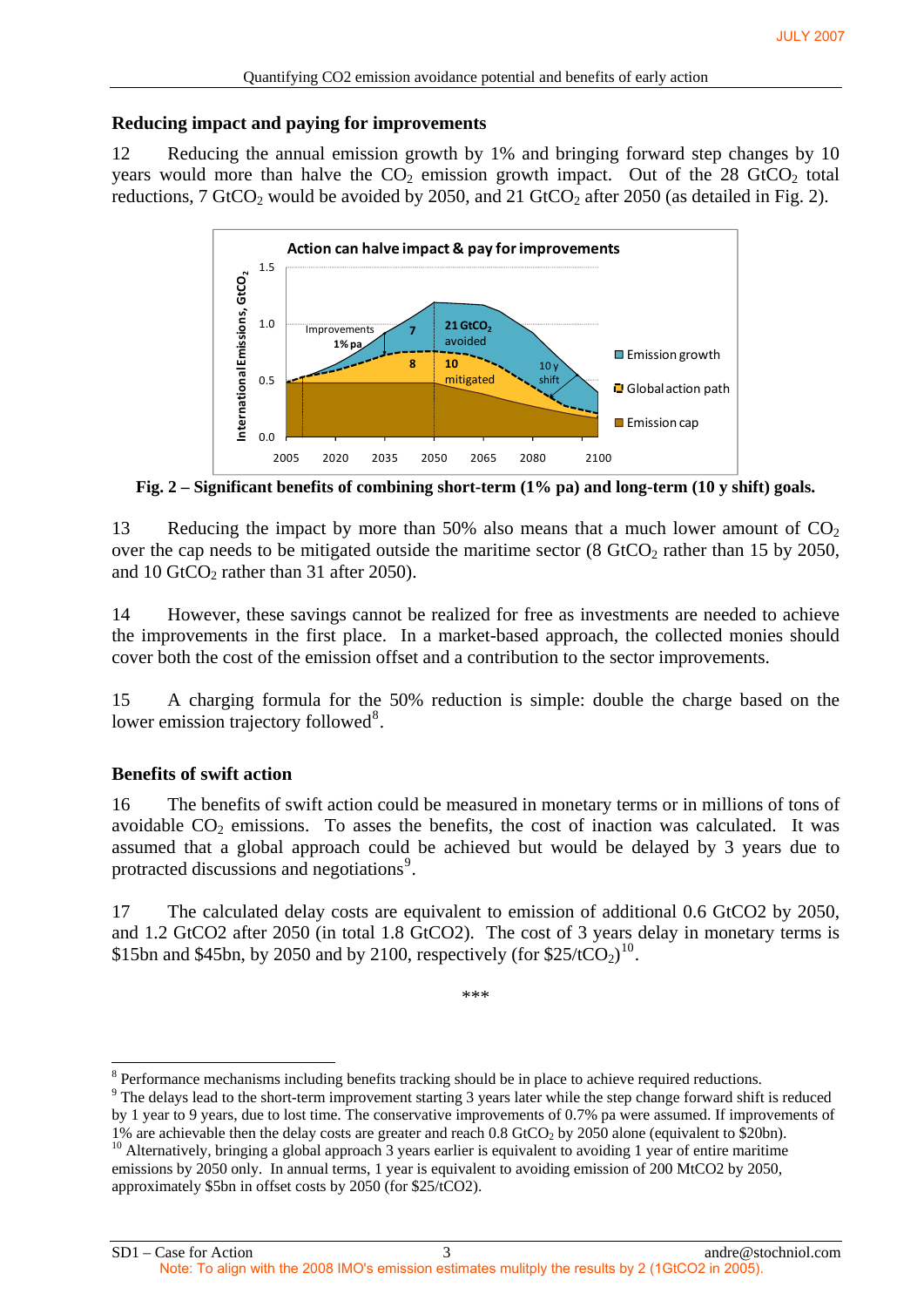#### **ANNEX**

#### **Emission model details**

1 Existing emission forecasts can cover different ship categories; they often use dissimilar assumptions such as different emission factors and estimates for baselines. The absolute emissions therefore vary significantly (nearly by a factor of 2, for some models). However, the relative trends are strikingly similar for the more elaborate forecasts, as shown in Table A1 for the relative emission growth multiples (calculated versus a base year of 2005).

| Source for mutliple     | 2005 | 2020 | 2035 | 2050 |
|-------------------------|------|------|------|------|
| IMO, 2000               |      | 1.36 |      |      |
| Eyring, 2005            |      | 1.35 | 1.88 | 2.42 |
| den Elzen, 2006         |      | 1.32 | 1.97 | 2.58 |
| Eyring, 2007            |      | 1.39 | 1.92 |      |
| <b>This Model (ERS)</b> |      | 1.35 | 1.93 | 2.50 |

- 2 Four emission forecasts were used to validate this ERS model:
	- .1 IMO, 2000 Two fuel consumption growth scenarios were provided till 2020, based on 1.5% and 3% annual fleet growth, respectively. To derive the emission multiple for 2020/2005 the average fuel values were used for 2020 and 2005.
	- .2 Eyring, 2005 Before calculating the relative multiples a minor source adjustment was needed. The emissions from military vessels were deducted  $(36MtCO<sub>2</sub>; constant after 2020).$  The combination of a business-as-usual technology scenario with the A1 SRES growth forecast was selected, the closest to A1B scenario used in this document. The emission reduction factor of 0.95 for 2050 was ignored. No deductions were made for the fishing and tug vessels, that the Eyring's model includes (without them the multiples could be slightly higher).
	- .3 Den Elzen, 2006 Direct calculations were used, without any adjustments.
	- .4 Eyring, 2007 An average emission growth of 2.2% per annum was provided from 2000 to 2030. Emission multiples were calculated for 2020 and 2035 from the 2.2% growth.

3 In paragraph 4, global net growth factors were given. In fact, the model is slightly more complex as it defines emission growth factors for two regions: countries of Annex 1 to the Kyoto Protocol, and non-Annex 1 countries (mostly developing countries). The faster growth of developing countries is reflected in their emission factor that is 0.4% greater that of Annex 1 countries (shown in Table A2). The world net growth is a weighted average between growth factors for these two set of countries. Emission data, based on maritime bunker fuels, are only available for Annex 1 countries and are reported to UNFCCC.

| <b>Annual Emission Growth</b>           | $2005 -$ | $2012 -$ | $2036 -$ | $2051 -$                | $2066 -$ | $2081 -$ |
|-----------------------------------------|----------|----------|----------|-------------------------|----------|----------|
| <b>International Maritime Transport</b> | 2020     | 2035     | 2050     | 2065                    | 2080     | 2100     |
| Annex 1 countries                       | 1.8%     | $2.2\%$  | 1.5%     | 0.5%                    | $-0.3%$  | $-0.5%$  |
| Non Annex 1                             | 2.2%     | 2.6%     | 1.9%     | 0.5%                    | $-0.3%$  | $-0.5%$  |
| Implied global values:                  |          |          |          |                         |          |          |
| Average emission growth (global)        | 2.0%     | 2.4%     | 1.7%     | 0.5%                    | $-0.3\%$ | $-0.5%$  |
| Emission multiple: end year/2005        | 1.3      | 1.9      | 2.5      | Depends on step changes |          |          |

**Table A2 – Regional emission growth factors used and derived global values.**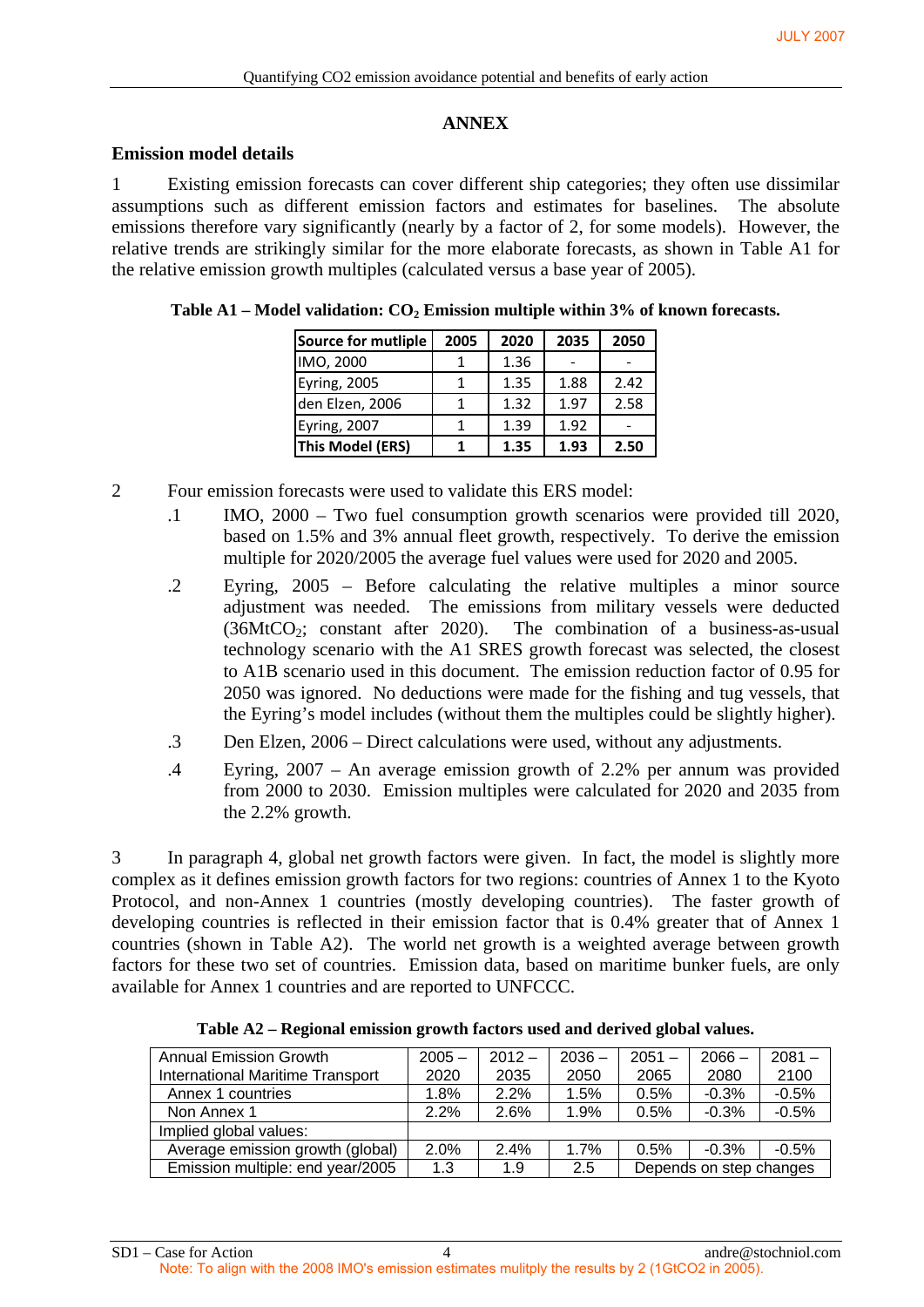4 In paragraph 5, a value of 477 MtCO<sub>2</sub> was selected as a baseline for 2005. This note details how it was obtained. The estimates for total  $CO<sub>2</sub>$  maritime emissions vary widely, with the models based on activity data of vessels producing significantly greater values than top down estimates based on sale of fuel (partially due to inclusion of greater range of vessels). The global maritime transport emission is estimated as  $468 \text{ MtCO}_2$  for 2004. It is based on scaling up the most recent data from European Union by a factor of 100/32 (EU data is for maritime bunker fuels as reported to the UNFCCC). The factor was derived by reviewing relevant proportions from several other estimates (including estimates from the International Energy Agency, IEA).

5 The emission estimate for 2005 is increased by 2% from the value for 2004. It is greater by a credible 14% from the mean reported for 1994-1997 (419 MtCO<sub>2</sub>; MEPC 55/4/5).

## **Model for 2050-2100**

6 Net emission growth factors are equal to: 0.5%, -0.3% and -0.5% for 2051-2065, 2066- 2080 and 2081-2100, respectively (applied before the step change corrections).

7 Three technological step changes from 2050 onwards assume combination of alternative fuels and new ships reducing the emissions dramatically. Reductions cover the entire fuel cycle, including its production<sup>[11](#page-4-0)</sup>. The assumptions for emission reduction, portion of existing fleet affected and time it takes for each transition to be fully deployed are shown in Table A3

| Step change | Emission reduction | Fleet affected | Switch-over period |
|-------------|--------------------|----------------|--------------------|
|             | 40%                | $30\%$         | $2050 - 2070$      |
|             | 95%                | 40%            | $2070 - 2100$      |
|             | 97%                | 30%            | $2080 - 2120$      |

**Table A3 – Step change assumptions.** 

8 Without being specific about the technological breakthroughs, the above assumptions allow to quantify the impact of short- and long-term emission policies. Plausible adjustments to the step change parameters have an insignificant impact on the justification to balance both policies.

## **Emission cap details**

9 To define a global cap for maritime emissions, a balance is required between the mitigation calls from developed countries and the growth needs of developing economies. A constant emission cap till 2050 is introduced as a potential option by noticing that global fossil emissions is expected to come down to the current level around then (as per number of estimates such as the IEA 2050 Outlook bottom-up analysis). The cap level is assumed to be equal to the emission at 2005 (as shown in Annex Fig. A1).

10 The shape of the emission cap for the post 2050 was obtained by adjusting the cap decline shape to roughly follow the global GHG emission reductions. The global emission path was selected to reflect the 550 ppm GHG stabilization scenario using a Contract  $\&$  Converge calculation (augmented further by including emissions from international maritime transport and

<span id="page-4-0"></span><sup>1</sup>  $11$  It is important to review the impact over the entire supply chain. This is to avoid crediting emission reductions in shipping while creating increase in upstream production for instance. The emission reductions in the model have been adapted from work on alternative fuels.